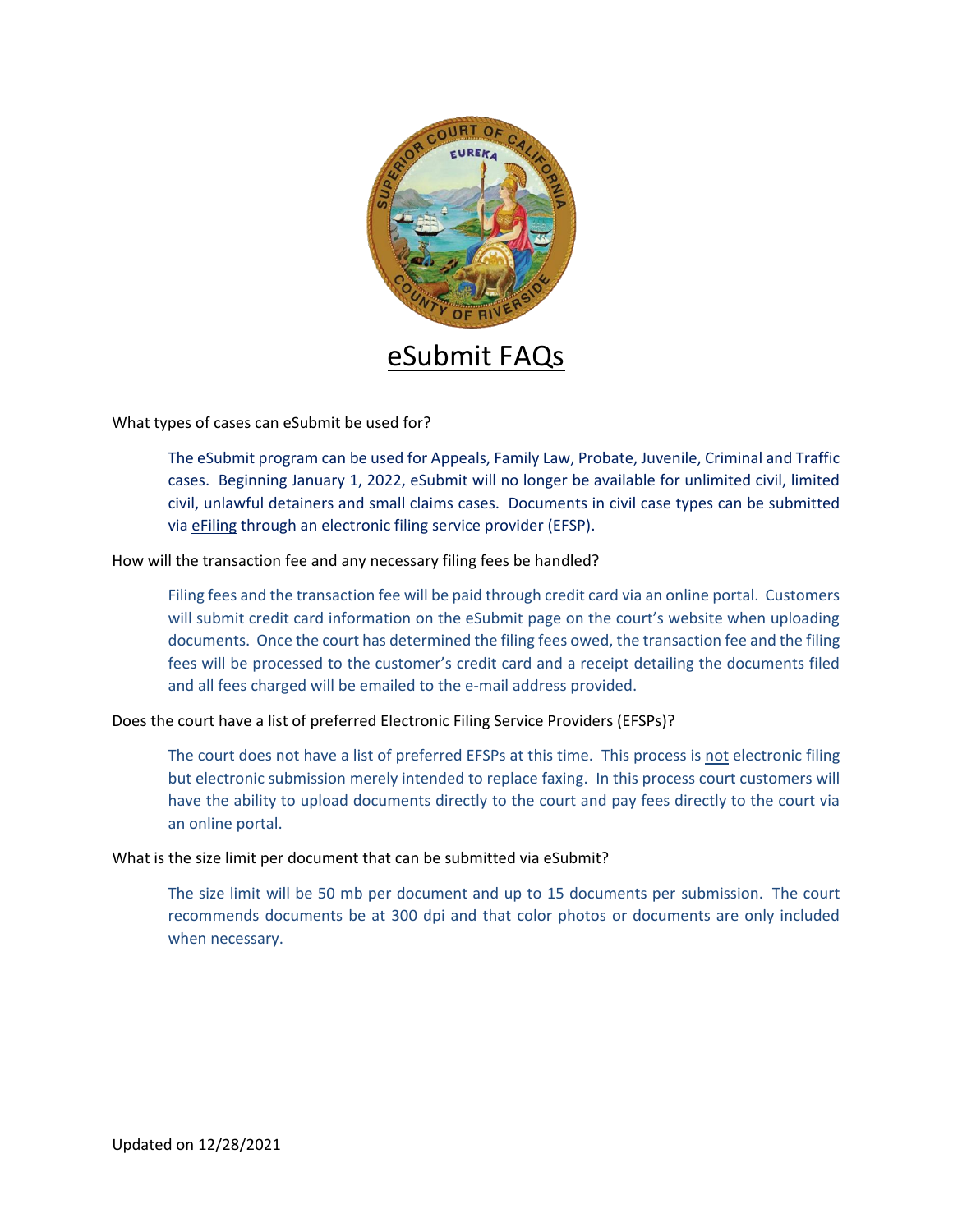Are there certain types of documents that are allowed?

Currently the only documents that will continue to be excluded from eSubmit are:

| Civil                              | Probate                                                        |
|------------------------------------|----------------------------------------------------------------|
| Beginning January 1, 2022,         | Wills & Codicil                                                |
|                                    | <b>Bonds</b>                                                   |
| eSubmit will no longer be          |                                                                |
| available for unlimited civil,     |                                                                |
| limited civil, unlawful            |                                                                |
| detainers and small claims         |                                                                |
| cases. Documents in civil case     |                                                                |
| types can be submitted via         |                                                                |
| eFiling through an electronic      |                                                                |
| filing service provider (EFSP).    |                                                                |
| <b>Family Law</b>                  | Juvenile                                                       |
| <b>Family Law Judgments</b>        | <b>Citations</b>                                               |
| Requests for Intercountry          |                                                                |
| Adoptions                          |                                                                |
| Consents regarding the             |                                                                |
| <b>Termination of Parental</b>     |                                                                |
| <b>Rights</b>                      |                                                                |
| <b>Original Birth Certificates</b> |                                                                |
| <b>Citations</b>                   |                                                                |
| <b>Writs</b>                       |                                                                |
| Abstracts                          |                                                                |
| <b>Bonds</b>                       |                                                                |
| Criminal                           | Records                                                        |
| <b>Bail Bonds</b>                  | RI-MC002 Request for Records Search and/or Copies              |
|                                    | Customers are encouraged to use the court's online             |
|                                    | request system at:                                             |
|                                    |                                                                |
|                                    | https://docorder.riverside.courts.ca.gov/SearchRequest.aspx    |
|                                    | This document may be submitted in person or mailed to the      |
|                                    | appropriate courthouse.                                        |
|                                    |                                                                |
|                                    | Note: local form RI-MC011-Request for Certified Copies (Civil, |
|                                    | <b>Family Law &amp; Probate) MAY BE submitted via eSubmit.</b> |
|                                    |                                                                |

## Can customers still walk-in documents?

Yes documents can still be filed in person at the appropriate courthouse.

## Is eSubmit a full eFiling service?

The eSubmit process is not full eFiling. eSubmit is electronic delivery. All documents will still need to be reviewed and processed by the court and recorded in the court's case management system.